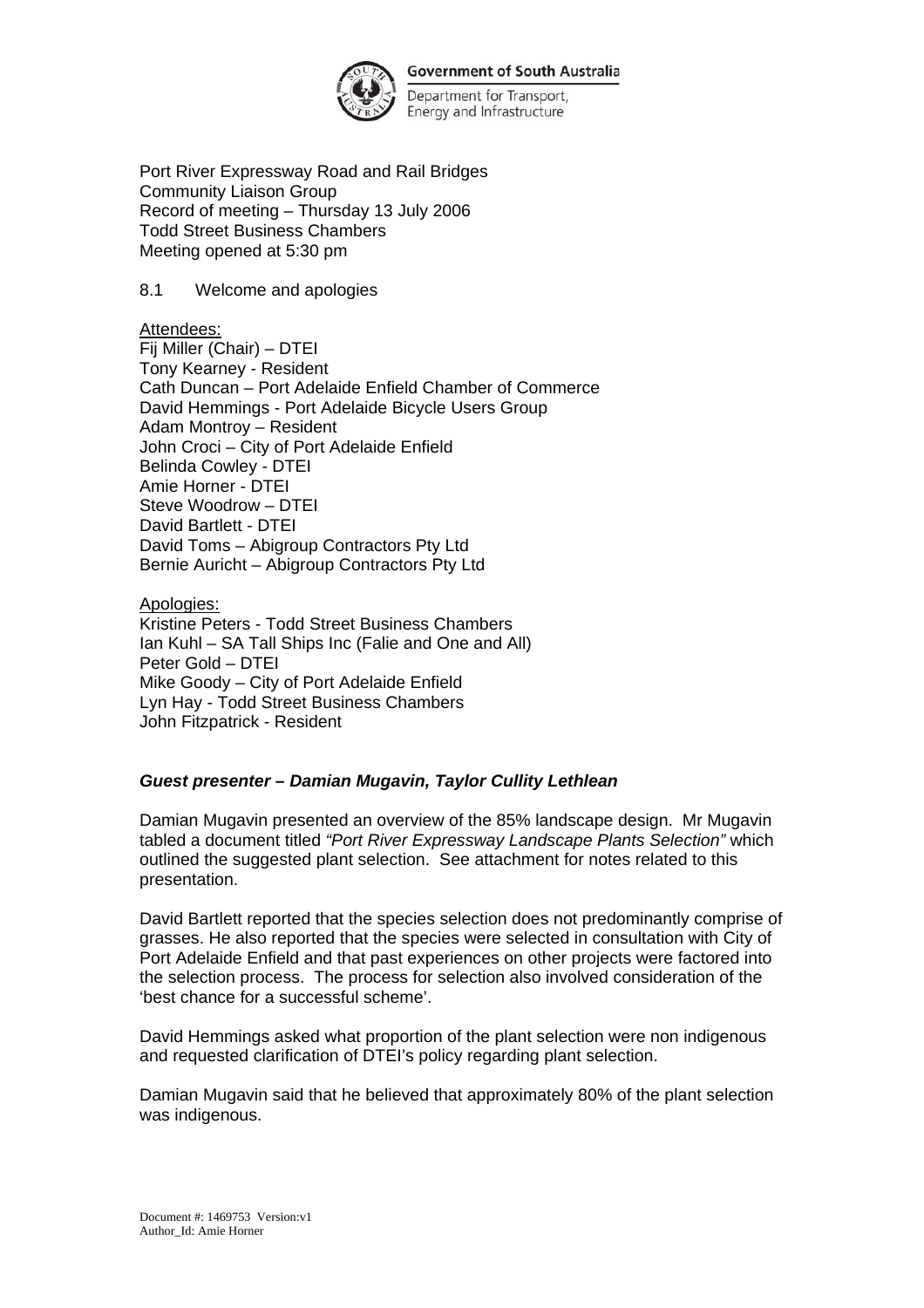

**Government of South Australia** 

Department for Transport, Energy and Infrastructure

David Toms reported that the plant selection does not have to be 100% indigenous and that where possible, for those indigenous selections, seed will be taken from local sources.

Damian Mugavin reported that the initial seed collection will occur within a 4km radius, then 10km and so forth. Mr Mugavin said that it will not be easy to procure all the native plants from local sources.

David Toms said that other stakeholders are also to be considered as part of the consultation process for the landscaping design, including LMC and CPAE.

*ACTION*: DTEI to confirm the policy regarding the use of non-indigenous plants and report back to David Hemmings.

- 8.2 Minutes of previous meeting
	- 8.2.1 The group passed the record of the previous meeting held on 1 June 2006 as true and correct.
- 8.3 Business Arising Update of actions:
	- 8.3.1 Abigroup and DTEI to report to John Croci at a later stage re: Traffic Management issues associated with the opening of Bedford Street and the new Eastern Bypass.

David Toms said that Abigroup were still not ready to consult with CPAE regarding this matter.

- 8.4 DTEI/Abigroup community involvement update
	- 8.4.1 Overview of communication/consultation role and activities within DTEI and Abigroup.

Bernie Auricht outlined the Abigroup Community Involvement Obligations as per the project Scope of Works and Technical Criteria.

Belinda Cowley outlined the roles and responsibilities of DTEI.

See attachment for above outlines.

8.4.2 Landscaping/amenity brochure feedback

Amie Horner tabled the draft landscape/amenity brochure for comment. Feedback to be provided to AH by 24 July 2006.

8.4.3 Website tour and feedback

Amie Horner tabled a hardcopy version of the DTEI Port River Expressway website. Feedback to be provided to AH at the next CLG meeting.